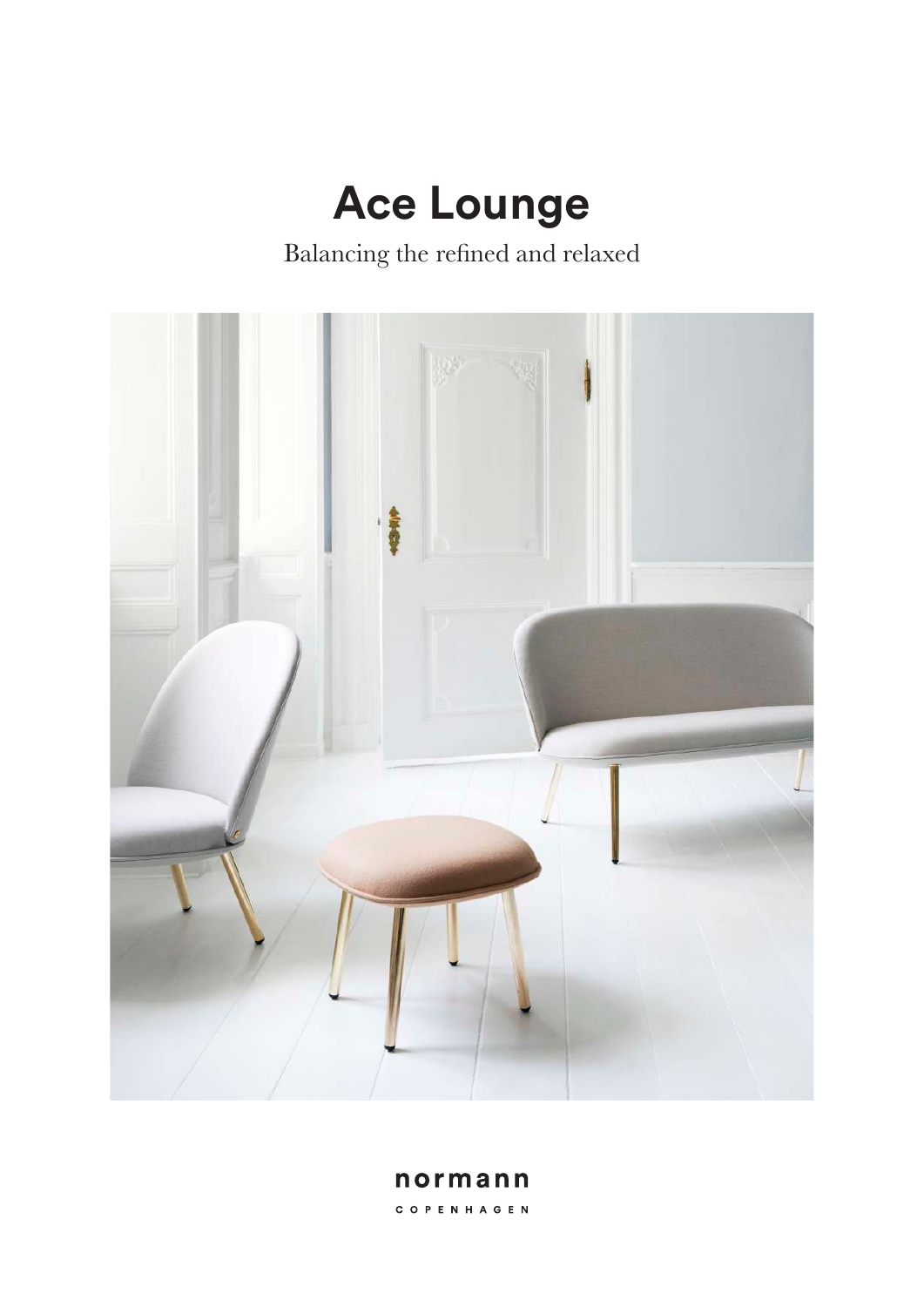### **Nonchalant elegance**

The Ace series aims at urban dwellers, who prioritize quality and aesthetics but who must also adapt to the limited space of life in the city. With a recurring design trait of friendly, organic lines, Ace offers maximum comfort in condensed form. Designer Hans Hornemann has worked on a chair's basic components – backrest, seat and legs – and has created a functional and aesthetic design with a more petite stature than traditional lounge furniture. The design balances fnely between the refned and the relaxed. Rounded contours emphasize the inviting volume of the full upholstery and are framed elegantly by the piping around the seat and back. A backwardleaning backrest and cheekily angled legs give edge and attitude, resulting in a design of timeless and nonchalant elegance.

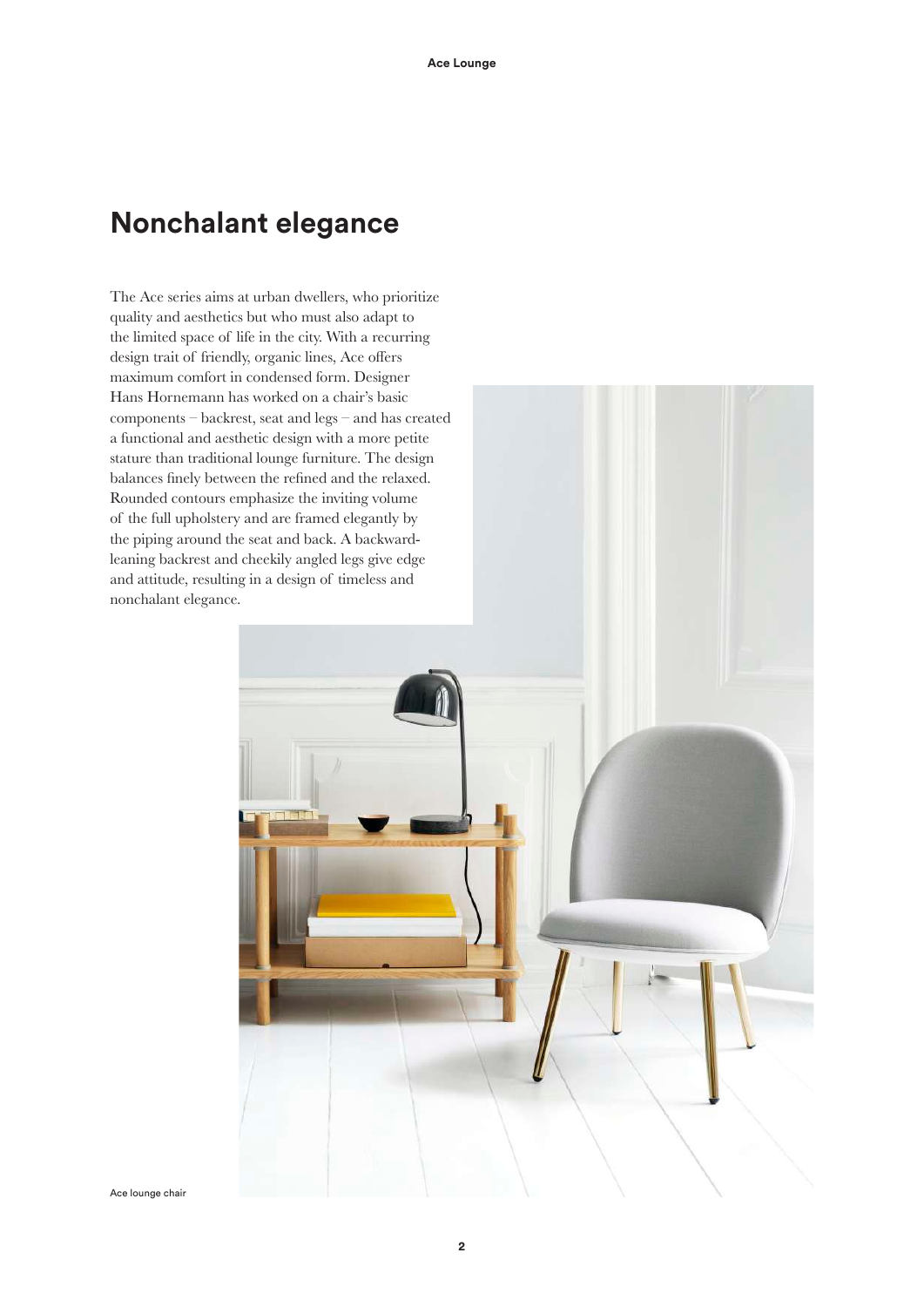# **Collection Overview**

**Ace Lounge Chair Oak**



**Ace Sofa Oak**



**Ace Footstool Oak**



**Ace Lounge Chair Black**



**Ace Sofa Black**



**Ace Footstool Black**

**Ace Lounge Chair Brass**



**Ace Sofa Brass**



**Ace Footstool Brass**



**Ace Lounge Chair Black Metallic**



**Ace Sofa Brass**



**Ace Footstool Brass**

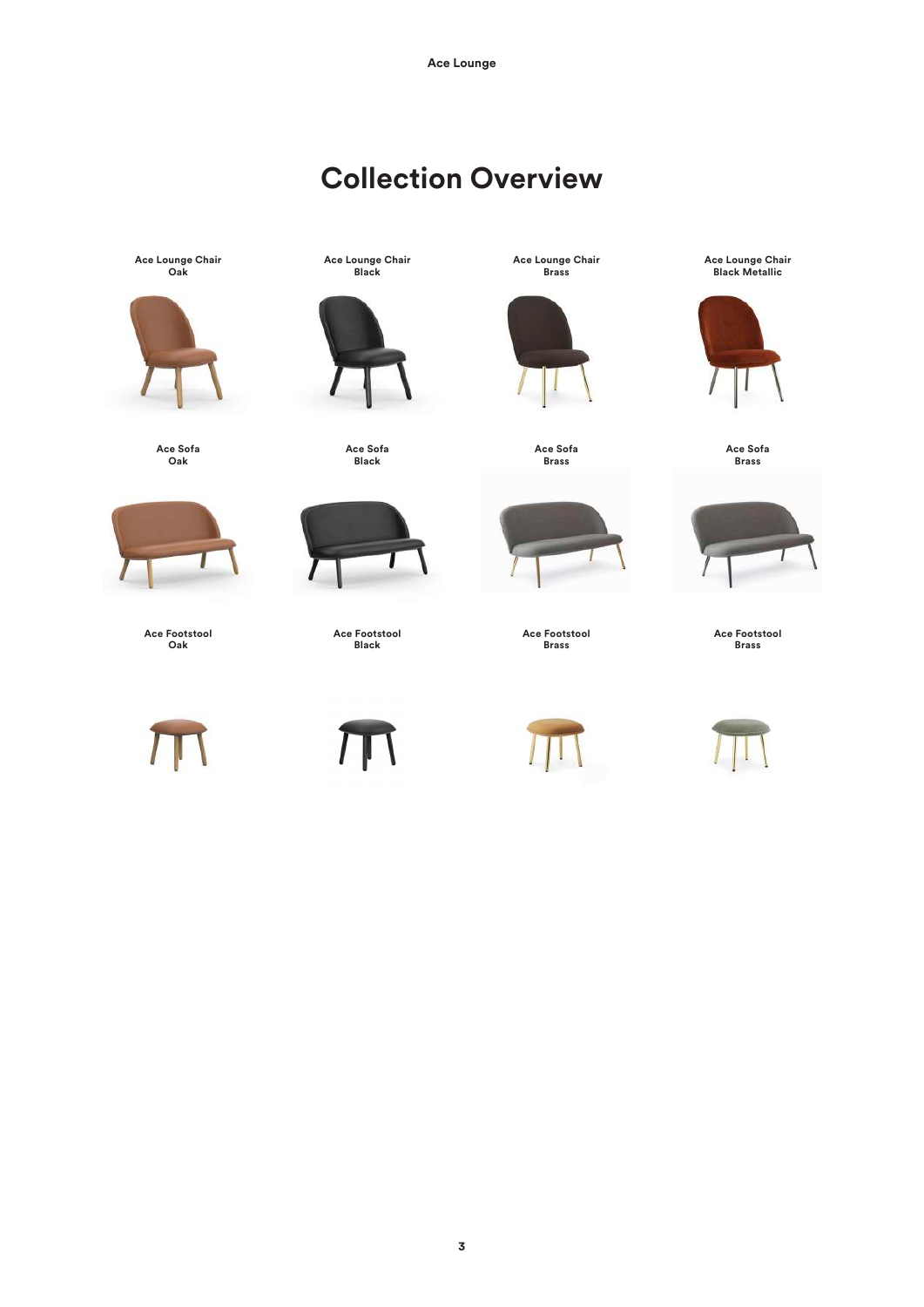

## **Product Facts**

#### **Description**

With a recurring design trait of friendly, organic lines, the Ace range offers maximum comfort in condensed form.

#### **Designer / Year Of Design**

Hans Hornemann / 2016

#### **Material**

Shell: Veneer, PU foam, steel reinforcement with upholstery Legs: Lacquered oak / Painted and lacquered oak / Brass plated steel / Black plated steel

#### **Construction**

The back is constructed of molded PU foam on a base of molded veneer for fexibility and the highest possible sitting comfort. The seat is made in molded PU foam with a steel reinforcement. Textile or leather upholstery. Ace is easily assembled. Assembly manual included.

#### **Maintenance**

Frequent vacuuming with a soft ftting is recommended both for textile to preserve color and appearance.

Textile: Clean with textile or upholstery cleaner.

Please be aware that sharp objects can leave marks.

We recommend to check and tighten screws every 3-6 months. Please make sure your choice of glides is suitable for the type of fooring. We recommend to check the glides every 3-6 months. If worn down, please replace.

#### **Accessories**

Comes with PE glides. Felt glides can be purchased separately. See Glides Overview.

#### **Test**

Ace lounge chair and sofa EN 1022:2005 and EN 16139:2013. Level 2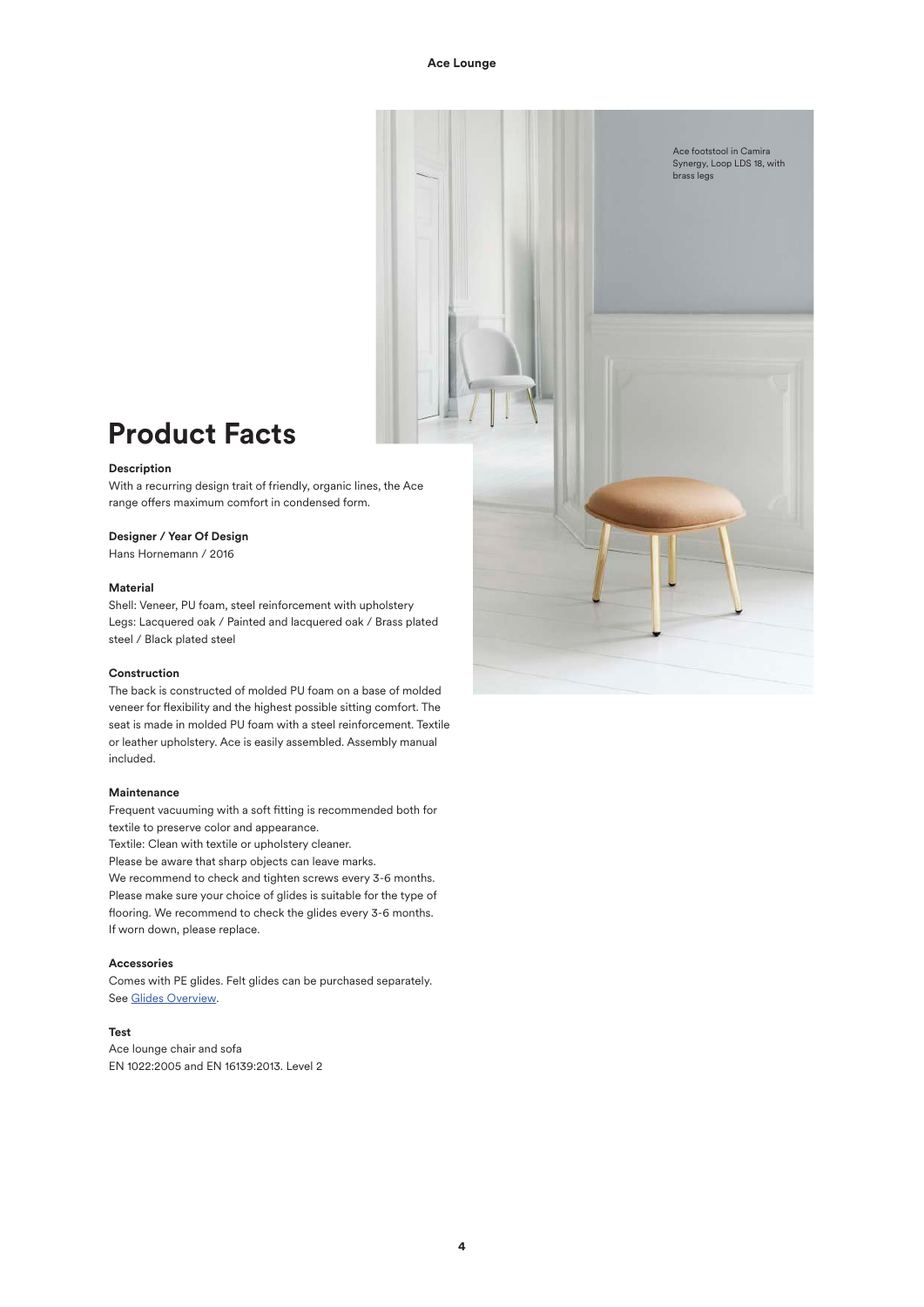# **Material Options**

### **Wood Legs**



### **Steel Legs**



### **Upholstery**



The listed upholstery options come in a wide range of colors. See our **Material Guide** for color references.

**5**